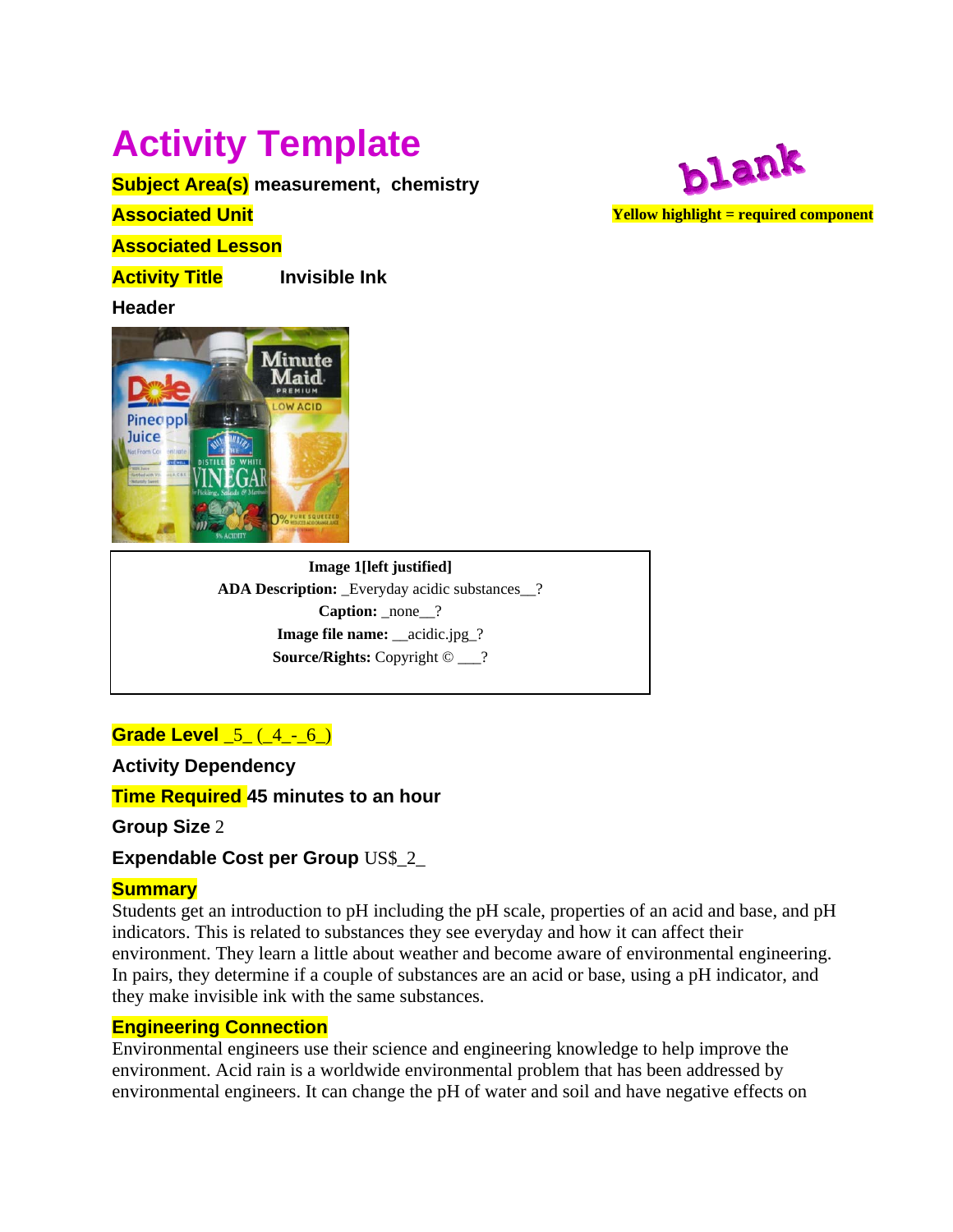plants and aquatic animals. The problem becomes worse and more widespread as the population and industry grows. Environmental engineers conduct studies to evaluate the significance of environmental hazards, advise on treatment and containment and can help develop regulations to improve or prevent conditions.

#### **Engineering Category**

(1) relates science concept to engineering

## **Keywords pH, acid, base, pH indicator, weather, environment, acid rain**

#### **Educational Standards**

• Texas science  $(2008)$ : 4A, 2B

#### **Pre-Requisite Knowledge**

#### **Learning Objectives**

After this activity, students should be able to:

- Identify the correct pH classification (acid, base, neutral) of a substance.
- Place a substance correctly along the pH scale.
- Understand the connection between the pH scale, acid rain and environmental engineers.

## **Materials List**

Each group needs:

- plastic spoon
- eye dropper
- small paint brush or q-tips  $(2)$
- white sheet of paper (2)
- 250 mL beaker  $(2)$
- plastic cup/ small container
- To share with the entire class:
- vinegar
- baking soda
- red cabbage juice

## **Introduction / Motivation**

 Acids and bases are the two most common chemical compounds found in everyday life. The orange juice you might drink with breakfast is an acid and the soap you use to wash your hands is a base. (Write on board: neutral in the middle with arrows pointing to acidic on the left and basic on the right. Underneath write orange juice and soap in the correct category) Can anyone name any other acids? (Answers include: lemon juice, soda, vinegar, battery acid; write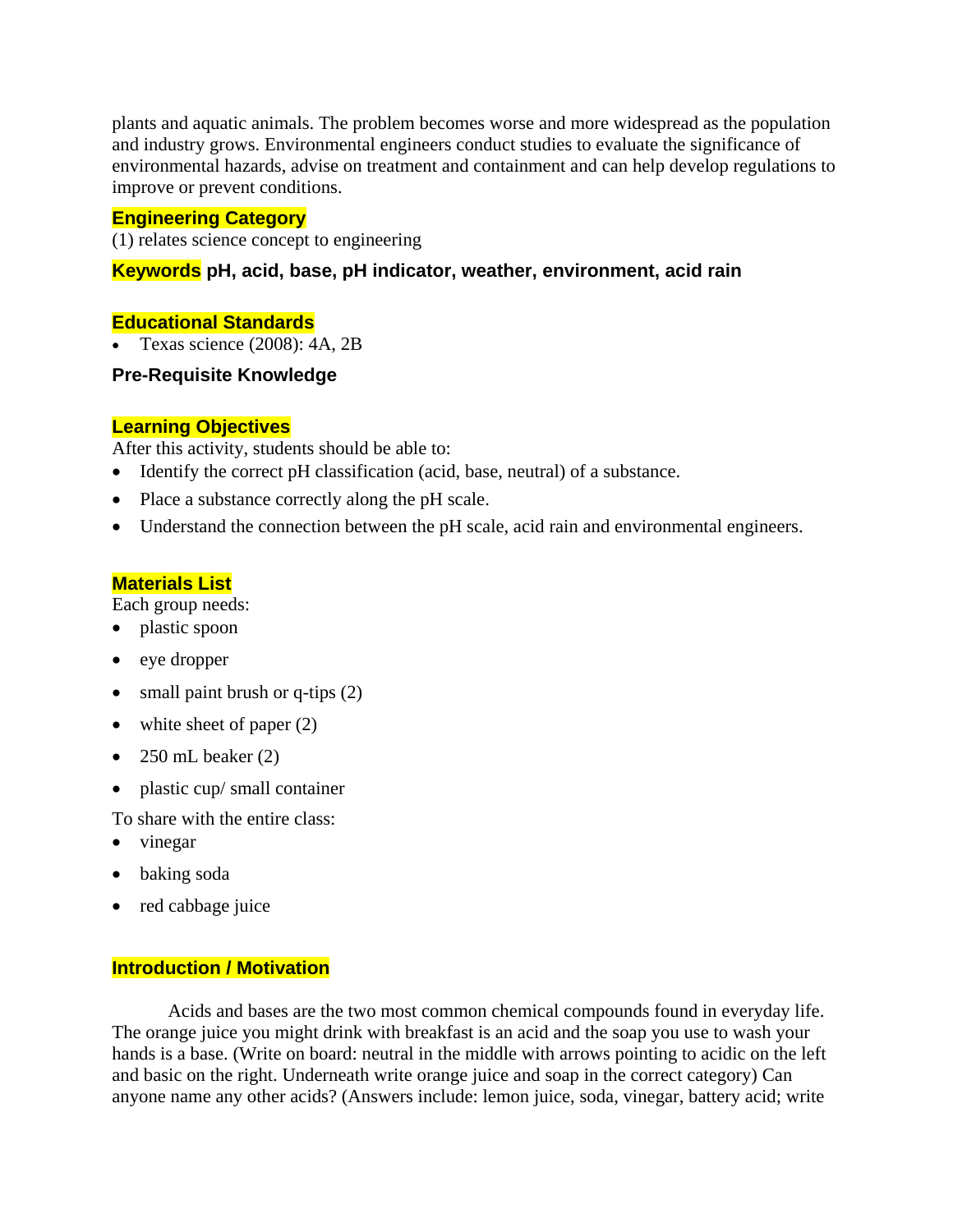the answers on board as given) How about any other bases? (Answers include: ammonia, bleach, liquid drain cleaner, baking soda, milk of magnesia; write answers on board as given) They have different properties that you use to tell them apart. Acids taste sour and if you get an acid in a cut or on your skin it can burn. Acids also react with metals causing them to dissolve. Bases taste bitter and feel slippery to the touch. Every substance you can think of is an acid or base! The only exception is pure water or salts because they are neutral. (Write on board: pure water and salts underneath neutral)

 The pH scale is used to indicate how acidic or basic a substance is. Does anyone know what the range of the pH scale is? (Answer: 0 to 14) What number from the pH scale represents a neutral? (Answer: 7; Write on board above neutral) How about an acid? (Answer: less than 7; write 0 above acid) And an base? (Answer: greater than 7; write 14 above base) How can we figure out if the substance is an acid or base? Any ideas? (Answers include: pH indicator) If you add a pH indicator to an acid or base it will react and change color. Cabbage juice can be used as a pH indicator. It will turn red or pink if it comes in contact with an acid and blue or green if it comes in contact with a base. (Write on board: red or pink above acid and blue or green above base)

 Can anyone come up with some ideas on how acids or basics could affect the environment? (Answers include: acid rain, pH of soil or water can effect animals or plants) Does anyone know what acid rain is? (Answer: rain or any type of precipitation that is unusually acidic) What types of people would study and try to solve the problem of acid rain? (Answer: scientists and environmental engineers) Acids and bases are important not only because they are everywhere in our lives but also because they can affect our environment.

| Word          | <b>Definition</b>                                                         |
|---------------|---------------------------------------------------------------------------|
| pH scale      | Measures how acidic or basic a substance is; ranges from 0 to 14          |
| pH indicator  | Shows through a color change if a substance is an acid or base.           |
| acid          | Substance described by a pH less than 7.                                  |
| base          | Substance described by a pH greater than 7.                               |
| neutral       | Substance described by a pH of 7.                                         |
| compound      | Substance made up of two or more elements.                                |
| Engineer      | A person who applies science and mathematics to create for the benefit of |
|               | society.                                                                  |
| Environmental | The application of science and engineering principles to improve the      |
| engineering   | environment.                                                              |

#### **Vocabulary / Definitions**

## **Procedure**

**Background**

#### **Before the Activity**

- Make cabbage juice by boiling 4-5 leaves of a red cabbage in 4-quarts of water for 45 minutes. Let cool and refrigerate until use.
- Gather remaining materials

#### **With the Students**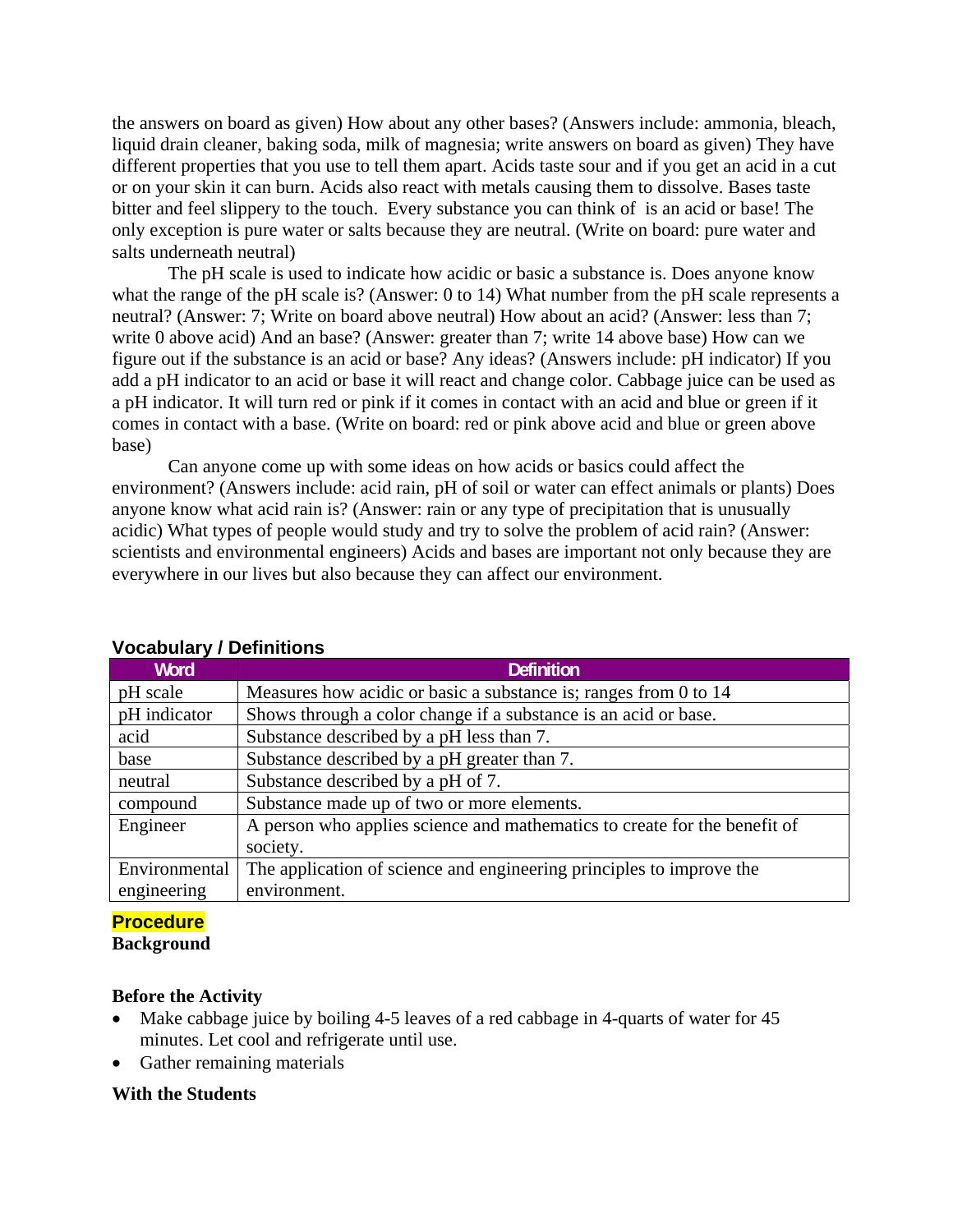- 1. Split into pairs.
- 2. Clean and dry beakers after the first part of the activity: Acid or Base?

Acid or Base?

1) From what you have learned today predict which substance, vinegar or baking soda, is an acid or base. Explain your answer.

2) Measure 100mL of cabbage juice for each of the beakers.

3) Put a couple of drops of vinegar in the first beaker. Observe and record the color change.

4) Put a spoonful of baking soda in the other beaker. Observe and record the color change.

5) From the color changes determine if the substances are an acid or base.

6) Were your predictions correct?

Invisible Ink

1) Mix 50mL of water with 50mL of baking soda in plastic cup or small container.

2) Use a paintbrush or q-tip to write a message on a piece of paper with the baking soda ink. 3) Let the ink completely dry.

4) While the ink is drying predict what will happen when if you paint over your message with cabbage juice. Record your answer and explain.

5) When the ink is fully dry paint over the message with cabbage juice. Record what happens. Was your prediction correct?

**Image** Insert Image # or Figure # here, [note position: left justified, centered or right justified]



**Attachments** 

**Safety Issues** 

•

**Troubleshooting Tips** 

**Investigating Questions** 

**Assessment**